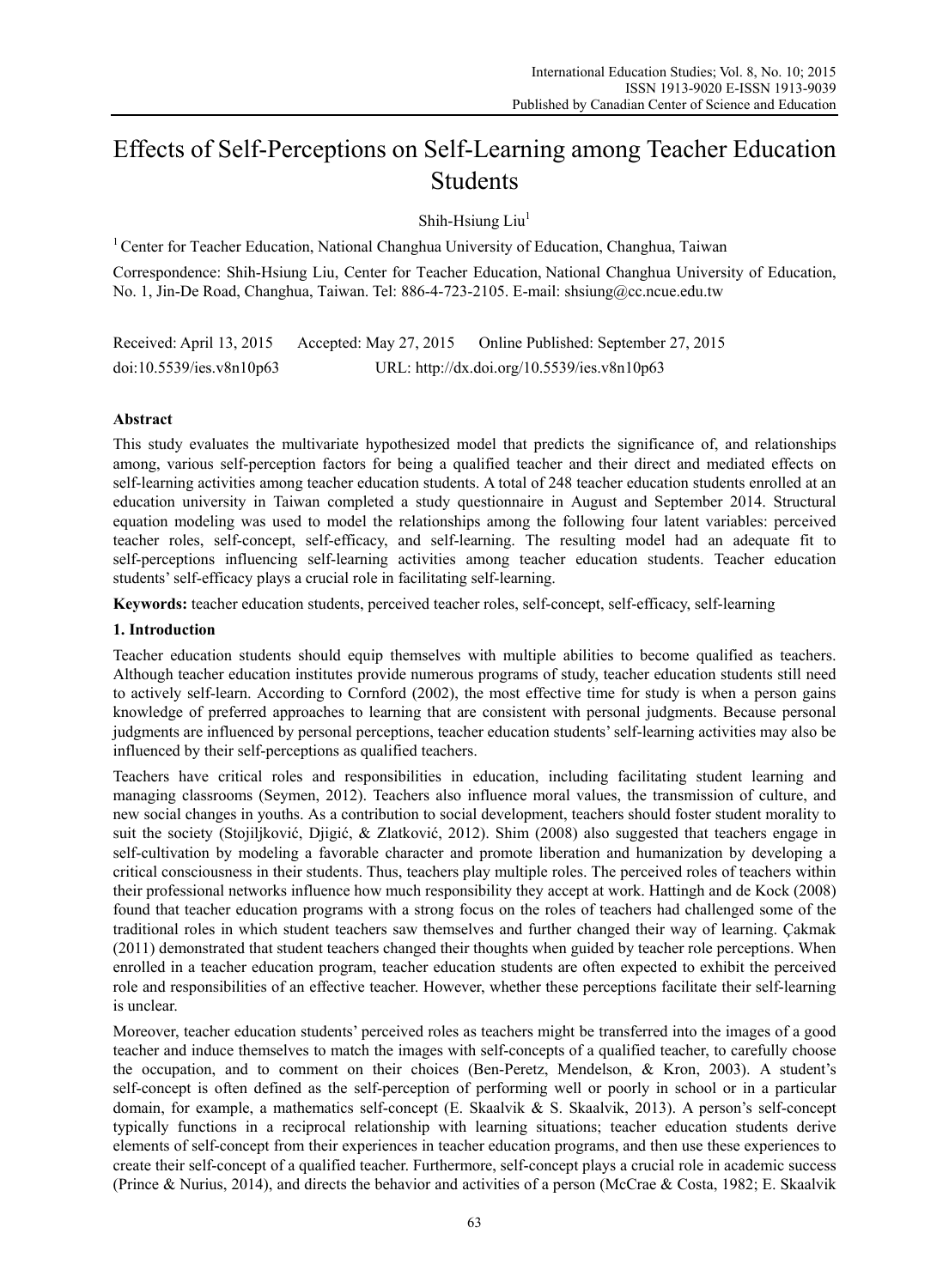& S. Skaalvik, 2013). Based on a self-concept relating to learning settings and individual behaviors, teacher education students' self-concept of being a qualified teacher might be influenced by their perceived roles as teachers, and further influences their self-learning actions in teacher education programs.

Self-learning actions are also influenced by self-efficacy. Bandura (1997) defines self-efficacy as "beliefs in one's capabilities to organize and execute the courses of action required to produce given attainments" (p. 3). Self-efficacy beliefs refer to people's beliefs about their capabilities to successfully execute a particular course of action. Van Dinther, Dochy, and Segers (2011) indicated that self-efficacy specifies tasks and activities in which people feel efficacious rather than a general self-judgment. Self-efficacy involves a specific level of self-confidence to accomplish a task. Wood and Bandura (1989) showed that the stronger a person's perceived self-efficacy is, the higher the goals he or she may set and the stronger his or her devotion would be to them. Zimmerman (2000) demonstrated that a student's self-efficacy plays a causal role in student development and the use of academic competencies. Yusuf (2011) also demonstrated the direct effects of self-efficacy on self-learning strategies and achievement motivation. Reasonably, the self-efficacy of teacher education students plays a crucial role in influencing their self-learning actions.

Self-concept and self-efficacy are distinguishable constructs (Jansen, Scherer, & Schroeders, 2015). Self-efficacy primarily refers to the self-judgment of context-specific abilities, whereas self-concept mainly depends on aggregated and global perceptions (Bandura, 1997; Bong & Skaalvik, 2003). Additionally, self-concept is a positive predictor for affective-motivational variables, whereas self-efficacy is a predictor for academic achievement or ability (Jansen et al., 2015). Ferla, Valcke, and Cai (2009) showed that students' self-concept strongly influences their self-efficacy.

Self-learning is a process in which people determine their own learning necessities, aims, and learning sources with or without the help of others (Knowles, 1975; Siminică & Traistaru, 2013). Self-learning is regarded as a valuable skill in educational and work environments (Oliveira & Simoes, 2006). Among teacher education students, self-learning is a process by which the students try to acquire systematized knowledge offered in teacher education programs. Students who possess a high readiness level for self-learning are conscious of their own responsibility in learning. Notably, studies have indicated no differences in self-learning strategies based on the gender of teacher education students (Çalişkan & Selçuk, 2010); however, according to the studies by Mohamoud-Mahfouz and Hassan-Ma'Ajini (2013) and Mok, Ma, Yuk, Liu, and So (2005), female students reported a relatively higher level of strategy awareness than male students did. Accordingly, the effect of gender on self-learning actions must be eliminated in this study.

In sum, teacher education students' perceptions of teacher roles, self-concept, and self-efficacy may influence their self-learning actions. In addition, perceived teacher roles influence self-concept, and self-concept influences self-efficacy. The relationship model between various teacher education students' self-perceptions and their self-learning activities is depicted in Figure 1. This study evaluates a multivariate model that predicts the significance of, and relationships among, various self-perception factors for being a qualified teacher and their direct and mediated effects on self-learning activities among teacher education students.



Figure 1. Path diagram of the SEM model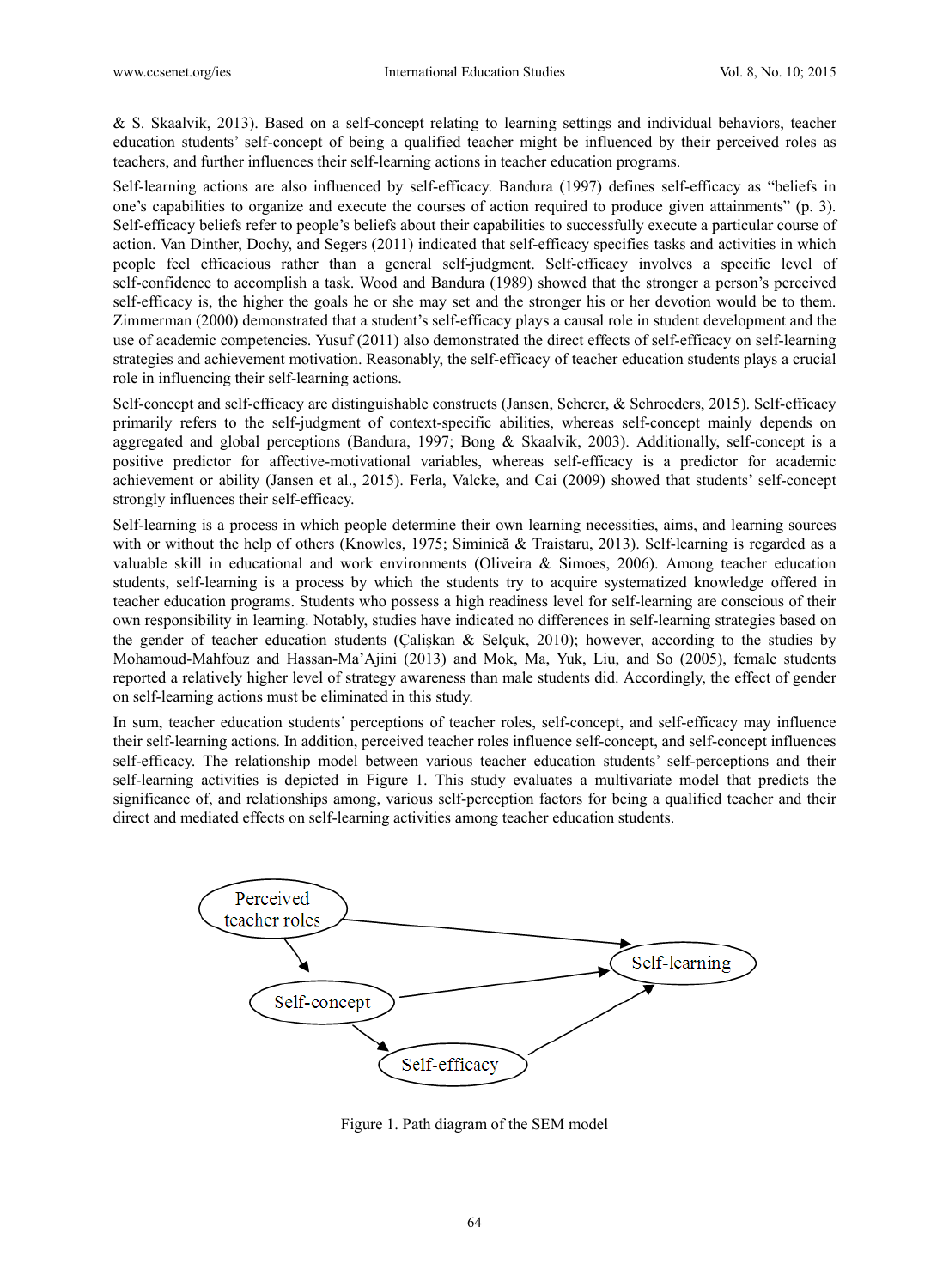## **2. Methodology**

#### *2.1 Research Design*

Structural equation modeling (SEM) was used to model the relationships among the following four latent variables: perceived teacher roles (PTR), self-concept (SC), self-efficacy (SE), and self-learning (SL). A survey was conducted to collect data. The SEM model includes measurement and path models. The measurement model is a conventional confirmatory factor model used to assess data validity, whereas the path model consists of the direct, mediated, and total effects of one latent variable on another. The sum of the direct and mediated effects is the total effect (Bollen, 1989).

## *2.2 Research Participants*

The sample comprised 248 students enrolled in a teacher education program at a university of education in Taiwan. The participants completed the study questionnaire in August and September 2014. The sample comprised 78 male (31.5%) and 170 female (68.5%) students.

#### *2.3 Instrument*

A questionnaire was developed to identify the factors relating to teacher education students' self-perceptions. Four sections associated with four variables were included in the questionnaire. Table 1 shows the individual items that were developed on the basis of literature.

The first section, PTR, includes three items: the role of transmitting knowledge, of modeling good character, and of promoting liberation and humanization (Shim 2008). This section measures the teacher education students' perceived roles as teachers. The second section, SC, includes four personal characteristics of an effective teacher: enthusiastic, energetic, passionate, and motivating (Fajet, Bello, Leftwich, Mesler, & Shaver, 2005). Fajet et al. (2005) suggested that teacher education students consider teaching primarily as a task involving affective, interpersonal relationships rather than a profession requiring a skilled and knowledgeable practitioner. The third section, SE, has five items: pedagogy, students, curriculum, parents, and environment. According to Betz and Hackett (1981), self-efficacy identifies how students perceive their own ability to perform vocationally relevant tasks in an educational setting. Additionally, self-efficacy refers to specific tasks and activities in which people feel effective. The final section, SL, includes four general education working fields: subject content knowledge, pedagogy knowledge, educational setting knowledge, and critical thinking knowledge (Knowles, 1975; Oliveira & Simoes, 2006).

Responses to each item were scored on a five-point Likert scale ranging from 1 (*strongly disagree*) to 5 (*strongly agree*). All items were repeatedly revised by five professors with relevant expertise. Cronbach's alpha was initially calculated to assess the internal consistency and reliability of the four variables. The alpha value for the total questionnaire was 0.901; the alpha values for PTR, SC, SE, and SL were 0.765, 0.934, 0.889, and 0.800, respectively.

#### *2.4 Data Analysis*

After data collection, we evaluated the homogeneity in gender and confirmed multivariate normality and validity by using factor loadings for the measurement model. We then assessed the entire model and model fit.

#### 2.4.1 Evaluation of Homogeneity in Gender

An independent-samples *t* test was applied to determine whether the four latent variables differed on the basis of the gender of the teacher education students. The results revealed insignificant differences (PTR:  $t = -0.553$ , *p* > .05; SC: *t* = -1.970, *p* > .05; SE: *t* = -1.040, *p* > .05; and SL: *t* = 1.139, *p* > .05), eliminating the potential effect of gender on the variables.

#### 2.4.2 Assessment of Multivariate Normality

The SEM programs involved performing maximum likelihood estimation. According to Bollen and Long (1993), univariate normality is achieved when both skewness and kurtosis coefficients have absolute values less than 2.0. We generated coefficients from -0.914 to 0.089 for skewness and from -0.805 to 0.612 for kurtosis (Table 1). The data did not violate the univariate normality assumption associated with the maximum likelihood estimation for each observed variable. According to Bollen (1989), multivariate normality exists when Mardia's coefficient is less than *p* (*p* + 2), where *p* is the number of observed variables. In this study, Mardia's coefficient was 52.467, and  $p = 16$ ; 52.467 < 16  $\times$  (16 + 2) = 288. Thus, multivariate normality exists.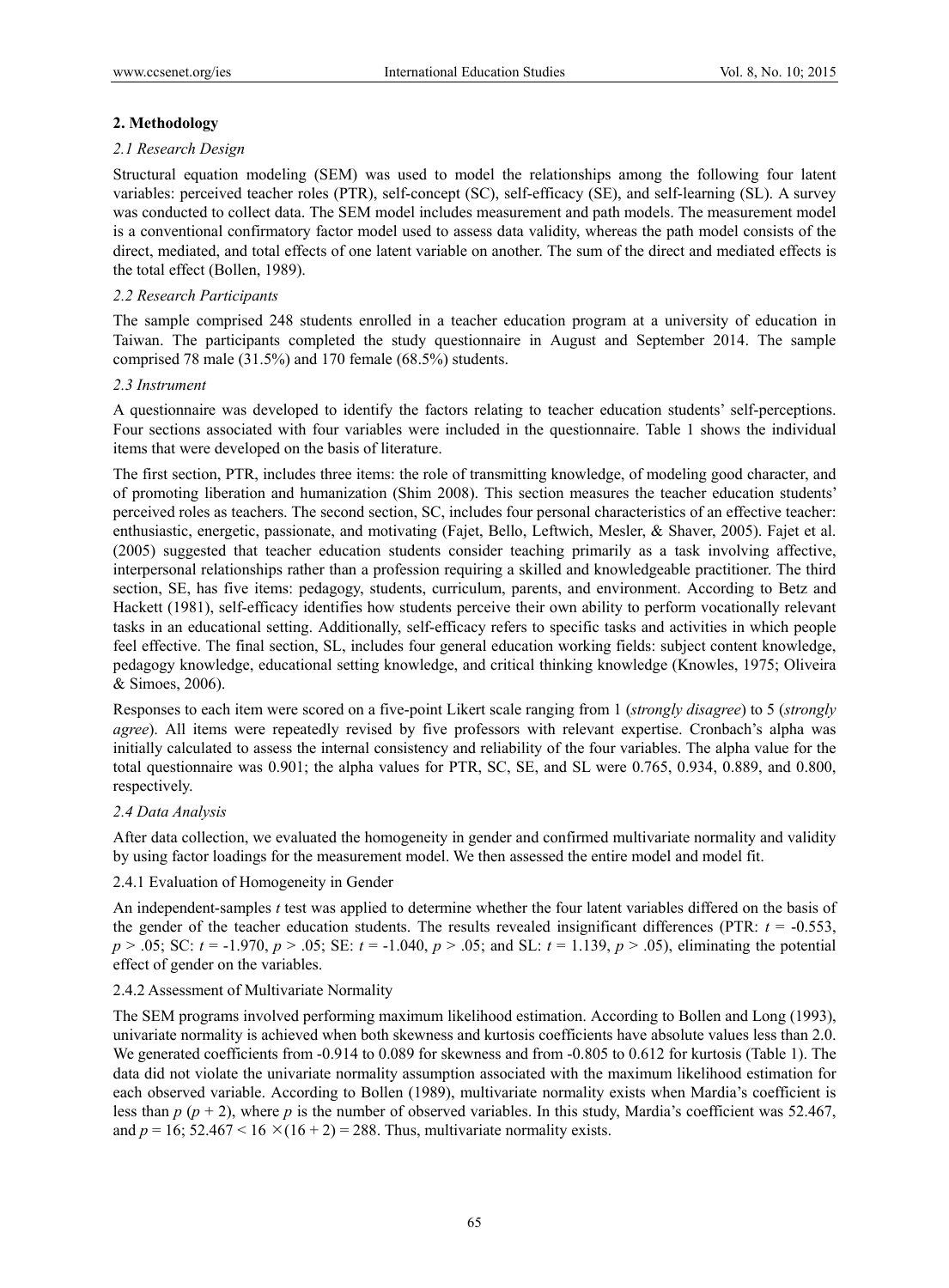## 2.4.3 Validity

To assess construct validity, the standardized regression loading of each observed variable was calculated. Additionally, discriminant validity was determined by comparing the average variance extracted (AVE) with the correlation coefficients among the latent variables.

Table 2 shows the standardized factor loading for each observed variable. The factor loadings were 0.60–0.92 (*t* values =  $8.24-21.29$ ,  $p < .05$ ), exceeding the recommended minimum of 0.50 (Hair, Anderson, Tatham, & Black, 1998). Additionally, the construct validity of each latent variable was 0.709–0.885 (Table 2); according to Bagozzi and Yi (1998), measurement instruments have construct validity when the construct validity of latent variables exceeds 0.60.

Moreover, the AVE of each latent factor (0.501–0.767) exceeded 0.5, and all square roots of AVE for the four factors (0.708–0.876) exceeded the correlation coefficients among latent variables, demonstrating favorable discriminant validity (Anderson & Gerbing, 1988).

| observed<br>variables      | items                                 | Mean | <b>SD</b> | skew    | kurtosis |
|----------------------------|---------------------------------------|------|-----------|---------|----------|
|                            | transmitting knowledge                | 4.11 | .859      | $-.864$ | .612     |
| Perceived<br>Teacher roles | modeling good character               | 4.15 | .859      | $-914$  | .479     |
|                            | promoting liberation and humanization | 4.31 | .793      | $-913$  | .065     |
|                            | enthusiastic                          | 3.92 | .873      | $-.392$ | $-.443$  |
| Self-concept               | energetic                             | 4.06 | .832      | $-.586$ | $-.071$  |
|                            | passionate                            | 3.91 | .931      | $-.517$ | $-.459$  |
|                            | motivating                            | 4.02 | .946      | $-.673$ | $-.236$  |
|                            | about pedagogy                        | 3.80 | .912      | $-.307$ | $-.593$  |
|                            | about students                        | 3.79 | .816      | $-.279$ | $-.195$  |
| Self-efficacy              | about curriculum                      | 3.81 | .840      | $-.331$ | $-.246$  |
|                            | about parents                         | 3.68 | .804      | $-.204$ | $-.168$  |
|                            | about environment                     | 3.68 | .809      | $-.232$ | $-166$   |
|                            | on subject content knowledge          | 3.38 | .991      | $-.163$ | $-.453$  |
|                            | on pedagogy knowledge                 | 3.34 | 1.134     | $-.173$ | $-.805$  |
| Self-learning              | on educational setting knowledge      | 3.13 | 1.007     | .089    | $-.582$  |
|                            | on critical thinking knowledge        | 3.18 | 1.028     | $-.009$ | $-.627$  |
| Mardia's coefficient       | 52.467                                |      |           | 17.214  |          |

Table 1. Descriptive statistics and assessment of normality

## 2.4.4 Evaluation of the Entire Model

Notably, SEM determines the significance of variables in the entire model. In this study, the estimated result had a high significance level ( $x^2 = 148.394$ ,  $df = 97$ ,  $p < .01$ ). According to Kline (2005), the suggested value for  $x^2$ */df* is less than 3 for large samples. For this model, the value was adequate because  $\chi^2/df = 148.394/97 = 1.530$ . In addition, according to suggested guidelines from Bollen (1989), Kline (2005), and Pedhazur (1997), all other values related to model fit indices were adequate for SEM; that is, the research model had a favorable fit. Table 3 lists the model fit results.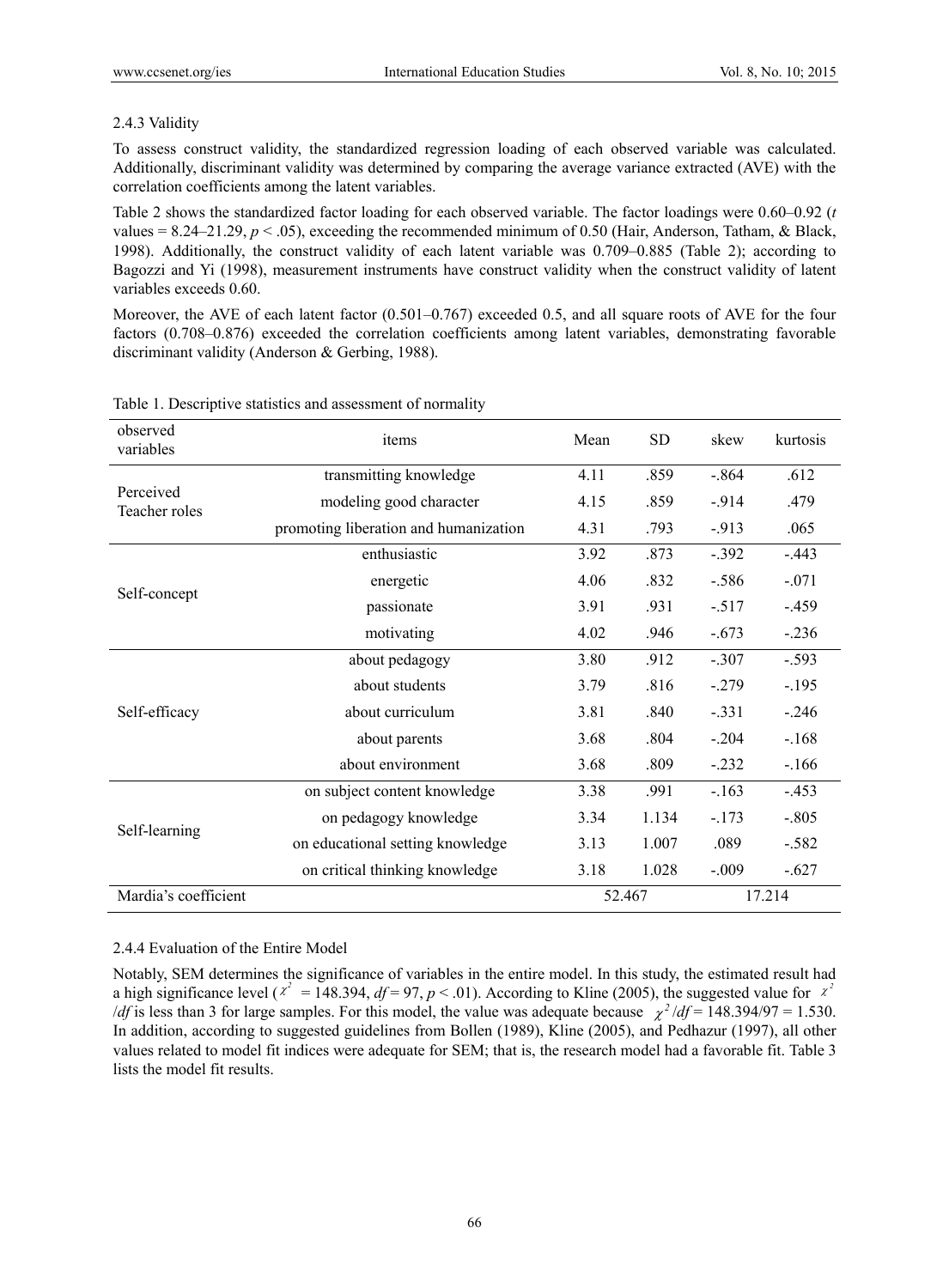| Latent<br>variables                                                    | Observed variables                    | Loading              | Construct | <b>AVE</b> | $\sqrt{AVE}$ |  |
|------------------------------------------------------------------------|---------------------------------------|----------------------|-----------|------------|--------------|--|
| <b>PTR</b>                                                             | transmitting knowledge                | .65                  |           |            |              |  |
|                                                                        | modeling good character               | .85                  | 0.773     | 0.536      | 0.732        |  |
|                                                                        | promoting liberation and humanization | .68                  |           |            |              |  |
| ${\rm SC}$                                                             | Enthusiastic                          | .91                  |           | 0.767      | 0.876        |  |
|                                                                        | Energetic                             | .92                  | 0.885     |            |              |  |
|                                                                        | passionate                            | .85                  |           |            |              |  |
|                                                                        | motivating                            | .82                  |           |            |              |  |
| <b>SE</b>                                                              | about pedagogy                        | .76                  |           | 0.621      | 0.788        |  |
|                                                                        | about students                        | .81                  |           |            |              |  |
|                                                                        | about curriculum                      | .80                  | 0.748     |            |              |  |
|                                                                        | about parents                         | .79                  |           |            |              |  |
|                                                                        | about environment                     | .78                  |           |            |              |  |
| <b>SL</b>                                                              | on subject content knowledge          | .82                  |           | 0.501      | 0.708        |  |
|                                                                        | on pedagogy knowledge                 | .68                  |           |            |              |  |
|                                                                        | on educational setting knowledge      | .71                  | 0.709     |            |              |  |
|                                                                        | on critical thinking knowledge        | .60                  |           |            |              |  |
| correlation coefficients among the factors                             |                                       |                      |           |            |              |  |
| $0.245$ <sup>**</sup> for PTR-SC,<br>$0.170$ <sup>**</sup> for PTR-SE, |                                       | 0.098 for PTR-SL,    |           |            |              |  |
| $0.759$ ** for SC-SE,<br>$0.532$ <sup>**</sup> for SC-SL,              |                                       | $0.579$ ** for SE-SL |           |            |              |  |
| $p < .01$ .                                                            |                                       |                      |           |            |              |  |

#### Table 2. Construct and discriminant validity

Table 3. Results of model fit indices for the model

| Model fit indices | Values | Suggested guidelines |
|-------------------|--------|----------------------|
| $\chi^2/df$       | 1.530  | $<$ 3                |
| <b>CFI</b>        | .978   | $\geq .9$            |
| <b>GFI</b>        | .935   | $\geq .9$            |
| <b>AGFI</b>       | .909   | $\geq .9$            |
| <b>NFI</b>        | .940   | $\geq .9$            |
| IFI               | .979   | $\geq .9$            |
| <b>RMR</b>        | .035   | < 0.05               |
| <b>RMSEA</b>      | .046   | < 0.05               |

# 2.4.5 Path Analysis

Figure 2 shows the path coefficients among latent variables. Three of the five path estimates reached significance; the rest were insignificant. According to Cohen's recommendation, interpretations of effect size are based on standardized path coefficients with absolute values: small effect ( $\leq 0.1$ ), medium effect ( $> 0.1, < 0.5$ ), and large effect ( $\geq$  0.5) (Kline, 2005). The total effects, direct effects, and indirect effects among the five latent variables were calculated.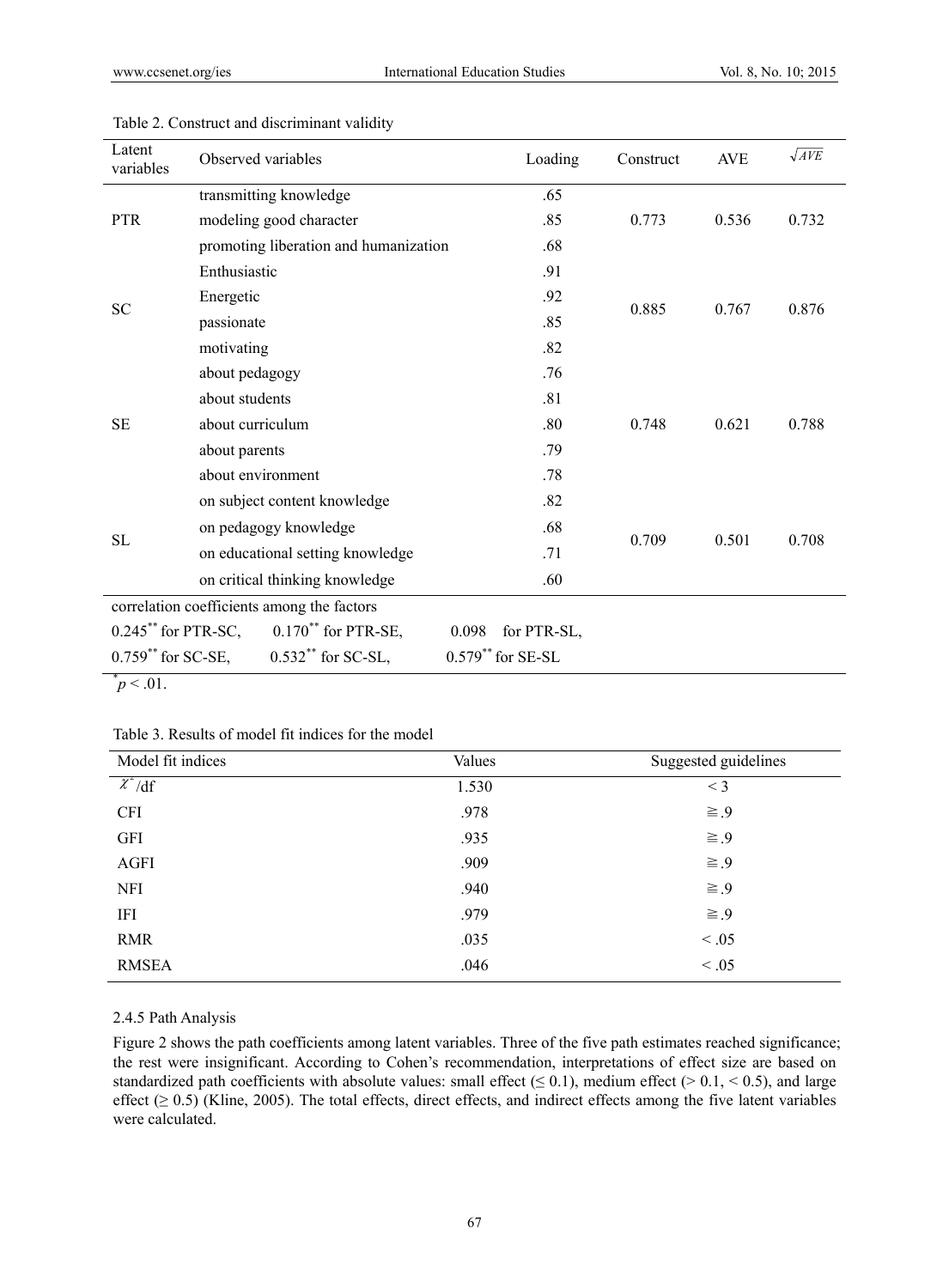

Figure 2. Path coefficients of the SEM model  $(p < .05)$ 

The direct effect of PTR on SL was insignificant at -0.07; the coefficient of indirect effect, mediated by SC and SE, was 0.14 (0.37 $\times$ 0.65 $\times$ 0.59), tending to a small-medium effect. The direct effect of SC on SL was also insignificant at 0.23, whereas the coefficient of indirect effect, mediated by SE, was moderate at 0.38  $(0.65 \times 0.59)$ . The effect of SE on SL reached the significance of 0.59, revealing a large effect.

#### **3. Conclusions and Discussion**

The resulting model had an adequate fit to self-perceptions of being a qualified teacher influencing self-learning activities among teacher education students. The analytical results of this study revealed that both perceived teacher roles and the self-concept of teacher education students have no direct influence on self-learning activities; instead, they have indirect effects on self-learning, moderated by self-efficacy. Additionally, the self-efficacy of teacher education students' has a direct and significant influence on self-learning activities with a large statistical effect. Even with a high level of teacher role perception and self-concept, the self-learning activities of teacher education students cannot be directly enhanced except through the moderating effects of their self-efficacy. Self-efficacy plays a crucial role in facilitating self-learning activities.

Teachers' perceived roles within their professional fields may influence their thoughts on education and change their way of learning (Çakmak, 2011; Hattingh & de Kock, 2008). The results of this study revealed that teacher education students' perceived teacher roles influence their self-concept, confirming previous literature. However, the results also showed that role perceptions have no significant effects on self-learning activities, which is inconsistent with literature. As mentioned, self-learning activities involve experiences related to educational environments (Oliveira & Simoes, 2006). Lacking actual school experience, teacher education students are unable to determine their own learning necessities, aims, and learning sources, as described by Knowles (1975). Hence, teacher education students cannot transfer perceived teacher roles into actual educational activities, resulting in the difficulty of setting specific learning tasks. They do, however, acquire images of teacher roles to shape their self-concept as teachers. Thus, it is reasonable that self-concept, maybe only an image reflecting on specific roles, did not directly influence self-learning activities.

Self-concept is a mental image or perception of performing well or poorly in specific tasks. Self-efficacy involves the self-confidence to accomplish a task. When teacher education students' self-concept is an individual perception of themselves (for example, "I am a person who can learn with enthusiasm and energy"), their learning motivation increases. These students subsequently strengthen their resilience and self-confidence, and further create high self-efficacy. This explains why the self-concept of teacher education students influences their self-efficacy.

Another finding showed that self-learning actions are influenced by self-efficacy. Self-efficacy typically involves a person's beliefs about his or her capabilities to successfully implement a specific action. In other words, teacher education students with a high level of self-efficacy may be highly confident in learning, resulting in a high level of self-learning beliefs and a strong engagement in learning tasks. This explains why self-efficacy influences self-learning activities among teacher education students.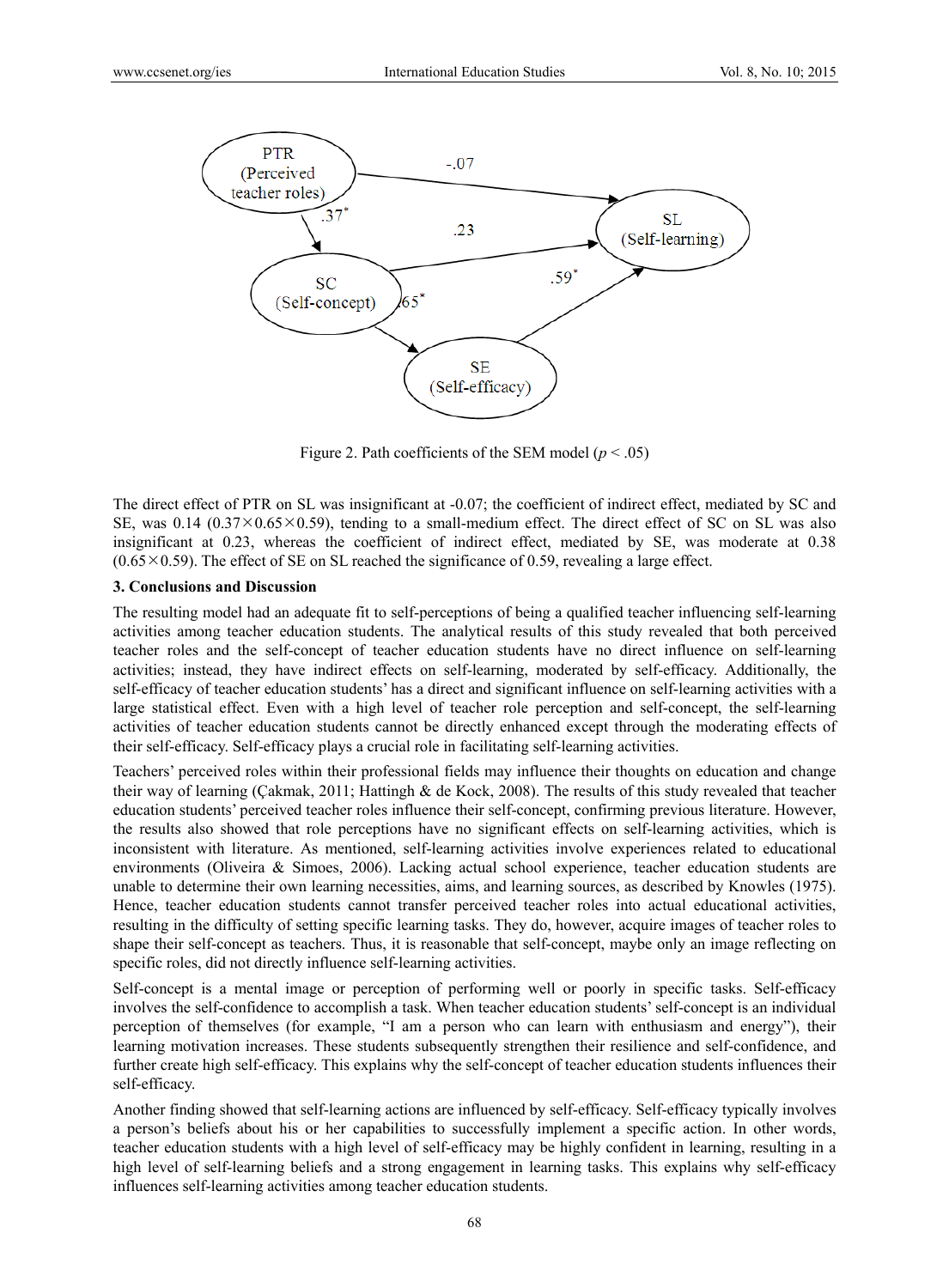Notably, a study by Prince and Nurius (2014) indicated that when self-concept has an influence on learning success, this might be caused by a moderated factor (i.e., self-efficacy).

## **4. Implications and Limitations**

In this study, the SEM regarding the effects of self-perceptions on self-learning among teacher education students was verified. This research model can thus serve as a base model for future studies. Education programs can positively shape teacher education students by providing favorable teacher role models, by assisting students to develop a high level of self-concept as teachers, and by facilitating them to actively learn to achieve teacher qualifications. However, our findings showed that enhancing students' self-efficacy cannot be ignored because of its significant effects on self-learning regardless of direct or mediated effects. Teacher education institutes should therefore design programs to develop self-efficacy to facilitate self-learning among teacher education students. Future research could examine the relationships between the development of self-efficacy and the process of self-learning in teacher education programs.

This study focused on teacher education students' self-perception and its relationship with self-learning. According to some studies, self-learning is also associated with individual learning styles. Thus, one limitation of this study is that the results may differ because of different learning styles among the participants, which were not examined in this study.

#### **References**

- Anderson, J. C., & Gerbing, D. W. (1988). Structural equation modeling in practice: A review and recommended two step approach. *Psychological Bulletin, 103*, 411-423. http://dx.doi.org/10.1037/0033-2909.103.3.411
- Bagozzi, R. P., & Yi, Y. (1988). On the evaluation of structure equations models. *Academy of Marketing Science, 16*(1), 74-94. http://dx.doi.org/10.1007/BF02723327
- Bandura, A. (1997). *Self-efficacy: The exercise of control*. New York: W.H. Freeman.
- Ben-Peretz, M., Mendelson, N., & Kron, F. W. (2003). How teachers in different educational contexts view their roles. *Teaching and Teacher Education, 19*(2), 277-290. http://dx.doi.org/10.1016/S0742-051X(02)00100-2
- Betz, N., & Hackett, G. (1981). The relationship of career-related self-efficacy expectations to perceived career options in college women and men. *Journal of Counseling Psychology, 28*, 399-410. http://dx.doi.org/10.1037/0022-0167.28.5.399
- Bollen, K. A. (1989). *Structural equations with latent variables*. Toronto, Canada: A Wiley-Interscience Publication. http://dx.doi.org/10.1002/9781118619179
- Bollen, K. A., & Long, S. (1993). *Testing structural equation models*. Newbury Park: Sage.
- Bong, M., & Skaalvik, E. (2003). Academic self-concept and self-efficacy: How different are they really? *Educational Psychology Review, 15*(1), 1-40. http://dx.doi.org/10.1023/A:1021302408382
- Çakmak, M. (2011). Changing roles of teachers: Prospective teachers' thoughts. *Egitim ve Bilim, 36*(159), 14-24.
- Çalişkan, S., & Selçuk, G. S. (2010). Pre-service teachers' use of self-regulation strategies in physics problem solving: Effects of gender and academic achievement. *International Journal of Physical Sciences, 5*(12), 1926-1938.

Cornford, I. R. (2002). Learning-to-learn strategies as a basis for effective lifelong learning. *International Journal of Lifelong Education, 21*(4), 357-368. http://dx.doi.org/10.1080/02601370210141020

- Eren, A. (2009). Self-efficacy beliefs and mental time travel ability: Uncovering a hidden relationship in educational settings. *Learning and Individual Differences, 19*(4), 513-517. http://dx.doi.org/10.1016/j.lindif.2009.06.002
- Fajet,W., Bello, M., Leftwich, S. A., Mesler, J. L., & Shaver, A. N. (2005). Pre-service teachers' perceptions in beginning education classes. *Teaching and Teacher Education, 21*, 717-727. http://dx.doi.org/10.1016/j.tate.2005.05.002
- Ferla, J., Valcke, M., & Cai, Y. (2009). Academic self-efficacy and academic self-concept: Reconsidering structural relationships. *Learning and Individual Differences, 19*, 499-505. http://dx.doi.org/10.1016/j.lindif.2009.05.004
- Hair, J. F., Jr., Anderson, R. E., Tatham, R. L., & Black, W. C. (1998). *Multivariate data analysis* (5th ed.). Upper Saddle River, New Jersey, NJ: Prentice Hall.
- Hattingh, A., & de Kock, D. M. (2008). Perceptions of teacher roles in an experiencerich teacher education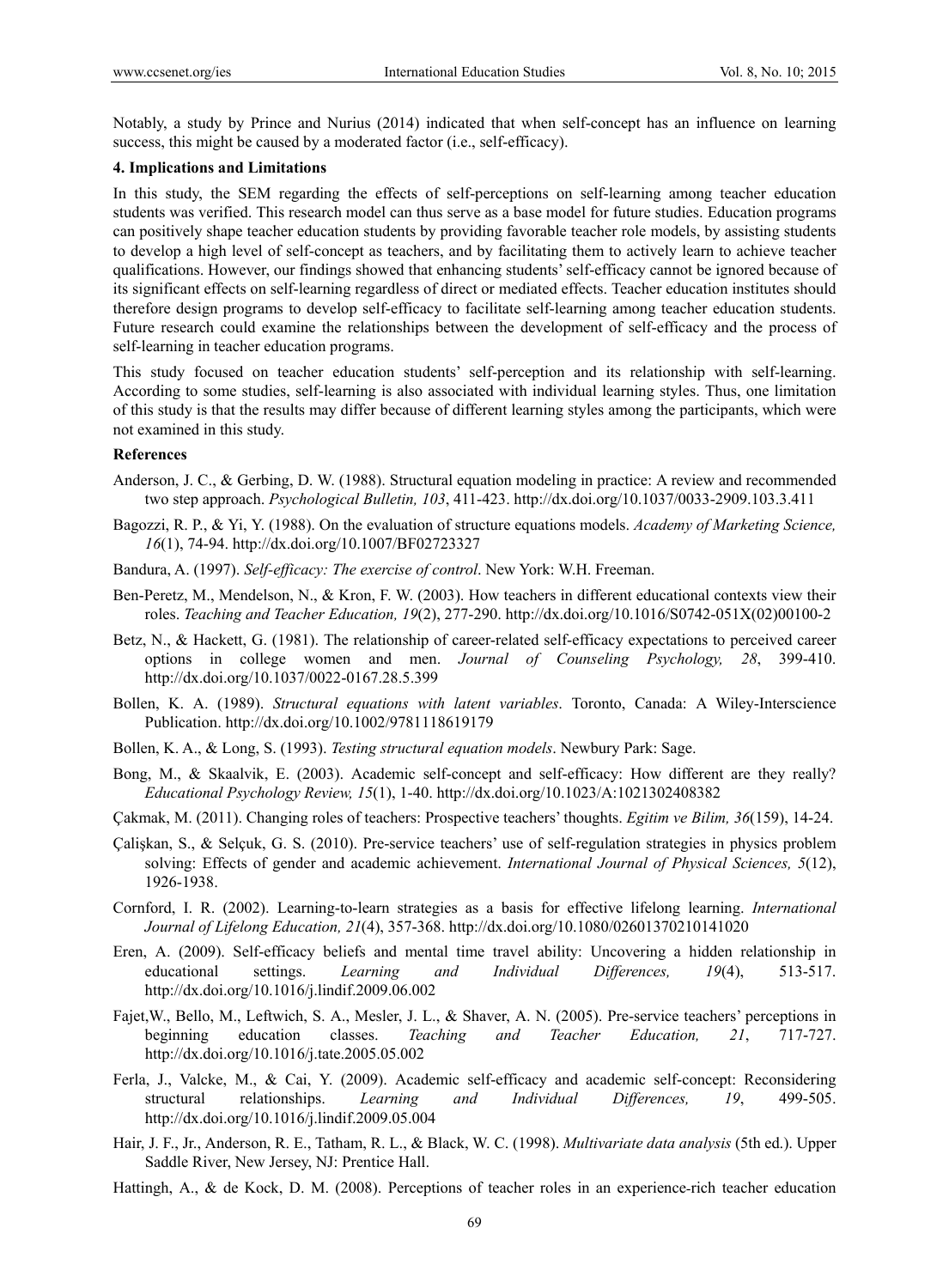programme. *Innovations in Education and Teaching International, 45*(4), 321-332. http://dx.doi.org/10.1080/14703290802377216

- Jansen, M., Scherer, R., & Schroeders, U. (2015). Students' self-concept and self-efficacy in the sciences: Differential relations to antecedents and educational outcomes. *Contemporary Educational Psychology, 41*, 13-24. http://dx.doi.org/10.1016/j.cedpsych.2014.11.002
- Kline, R. B. (2005). *Principles and practice of structural equation modeling* (2nd ed.). New York, NY: Guilford Press.
- Knowles, M. (1975). *Self-directed learning: A guide for learners and teachers*. Association Press, New York.
- McCrae, R. R., & Costa, P. T. (1982). Self-concept and the stability of personality: Cross-sectional comparisons of self-reports and ratings. *Journal of Personality and Social Psychology, 43*(6), 1282-1292. http://dx.doi.org/10.1037/0022-3514.43.6.1282
- Mohamoud-Mahfouz, A.-I., & Hassan-Ma'Ajini, O. B. (2013). Self-learning strategies and their relationship with the development of motivation and self-esteem among a sample of students at king Abdullaziz University (descriptive and comparative study between ordinary and talented students). *Life Science Journal, 10*(4), 1323-1332.
- Mok, M. M. C., Ma, H. S., Yuk, F., Liu, F., & So, E. Y. P. (2005). Multilevel analysis of primary students' perception and deployment of self-learning strategies. *Educational Psychology, 25*(1), 129-148. http://dx.doi.org/10.1080/0144341042000294930
- Oliveira, A. L., & Simoes, A. (2006). Impact of sociodemographic and psychological variables on the self-directedness of higher education students. *International Journal of Self-Directed Learning, 3*(1), 1-13.
- Pedhazur, E. J. (1997). *Multiple regressions in behavioral research* (3nd ed.). Orlando, FL: Harcourt Brace.
- Prince, D., & Nurius, P. S. (2014). The role of positive academic self-concept in promoting school success. *Children and Youth Services Review, 43*, 145-152. http://dx.doi.org/10.1016/j.childyouth.2014.05.003
- Seymen, S. (2012). Beliefs and expectations of student teachers' about their self and role as teacher during teaching practice course. *Procedia-Social and Behavioral Sciences, 46*, 1042-1046. http://dx.doi.org/10.1016/j.sbspro.2012.05.245
- Shim, S. H. (2008). A philosophical investigation of the role of teachers: A synthesis of Plato, Confucius, Buber, and Freire. *Teaching and Teacher Education, 24*(3), 515-535. http://dx.doi.org/10.1016/j.tate.2007.09.014
- Siminică, M., & Traistaru, A. (2013). Self-directed learning in economic education. *International Journal of Education and Research, 1*(12).
- Skaalvik, E. M., & Skaalvik, S. (2013). School goal structure: Associations with students' perceptions of their teachers as emotionally supportive, academic self-concept, intrinsic motivation, effort, and help seeking behavior. *International Journal of Educational Research, 61*, 5-14. http://dx.doi.org/10.1016/j.ijer.2013.03.007
- Stojiljković, S., Djigić, G., & Zlatković, B. (2012). Empathy and teachers' roles. *Procedia-Social and Behavioral Sciences, 69*, 960-966. http://dx.doi.org/10.1016/j.sbspro.2012.12.021
- Van Dinther, M., Dochy, F., & Segers, M. (2011). Factors affecting students' self-efficacy in higher education. *Educational Research Review, 6*(2), 95-108. http://dx.doi.org/10.1016/j.edurev.2010.10.003
- Wood, R., & Bandura, A. (1989). Impact of conceptions of ability on self-regulatory mechanisms and complex decision making. *Journal of Personality and Social Psychology, 56*(3), 407-415. http://dx.doi.org/10.1037/0022-3514.56.3.407
- Yusuf, M. (2011). The impact of self-efficacy, achievement motivation, and self-regulated learning strategies on students' academic achievement. *Procedia-Social and Behavioral Sciences, 15*, 2623-2626. http://dx.doi.org/10.1016/j.sbspro.2011.04.158
- Zimmerman, B. J. (2000). Self-efficacy: An essential motive to learn. *Contemporary Educational Psychology, 25*(1), 82-91. http://dx.doi.org/10.1006/ceps.1999.1016